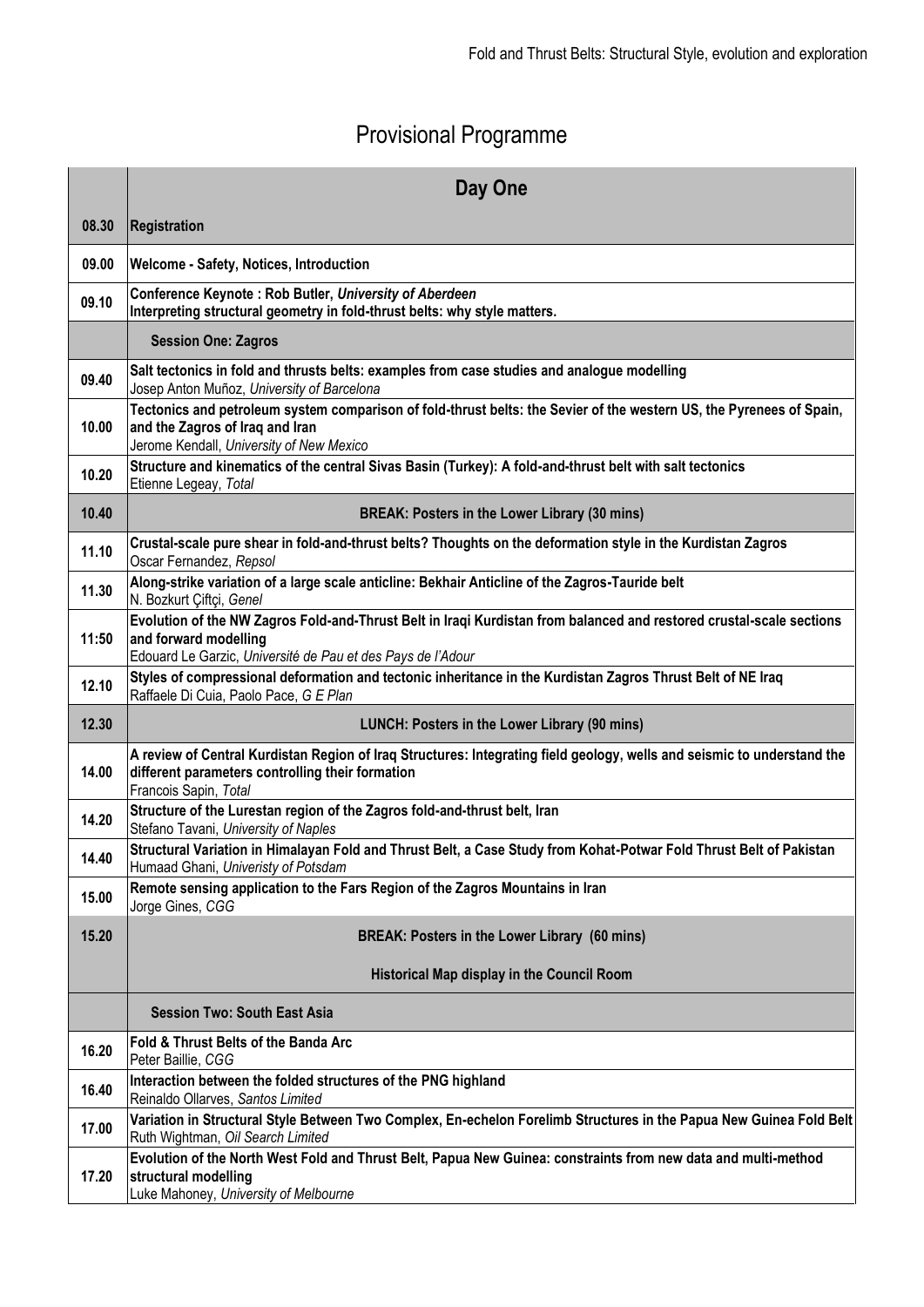$\overline{\phantom{a}}$ 

#### **Wine Reception (17.45-19.30) Sponsored by StructureSolver**

|       | Day Two                                                                                                                                                                                        |
|-------|------------------------------------------------------------------------------------------------------------------------------------------------------------------------------------------------|
| 09.00 | <b>Registration</b>                                                                                                                                                                            |
|       | <b>Session Three: Europe</b>                                                                                                                                                                   |
| 09.30 | The Pre-orogenic Template is not a Layer-cake: the Role of Rift Inheritance in Orogeny Highlighted by the Western<br><b>Pyrenees Case-study</b><br>Emmanuel Masini, Total                      |
| 09.50 | The inversion of the North-Iberian hyperextended margin<br>Jesús García-Senza, Instituto Geológico y Minero de España (IGME)                                                                   |
| 10:20 | Post-orogenic evolution of Mountain/Foreland basins systems: case study of the Pyrenean retro-foreland<br>Charlotte Fillon, Université Toulouse /Total                                         |
| 10.40 | Introducing salt tectonics in the Northern Calcareous Alps (Austria): a first-order element from continental margin to<br>compressional rejuvenation<br>Pablo Granado, University of Barcelona |
| 11.00 | <b>BREAK: Posters in the Lower Library (30 mins)</b>                                                                                                                                           |
| 11:30 | Testing thin- and thick-skinned tectonics ahead of foreland thrust belts: an application to the deformed Adriatic foreland<br>of Italy<br>Paolo Pace, G E Plan                                 |
| 11:50 | The Maiella Anticline Cretaceous platform margin (Italian Apennines) and insights for Mediterranean exploration<br>Davide Casabianca, Total                                                    |
| 12:10 | Structural Interpretation of a Regional Section in the South Carpathian Foredeep<br>Pablo Hernández, Repsol                                                                                    |
| 12:30 | New Discoveries and New Plays in the Carpathian Fold and Thrust Belt: Innovating New Structural and Stratigraphic<br><b>Concepts for Future High Impact Exploration</b><br>Mark Enfield, EPI   |
| 12.50 | Thrust tectonics and hydrocarbon exploration in the Patraikos gulf (Western Greece offshore)<br>ClaudioTurrini, Hellenic Petroleum Spa                                                         |
| 13.10 | LUNCH: Posters in the Lower Library (90 mins)                                                                                                                                                  |
|       | <b>Session Four: Analogue Modelling</b>                                                                                                                                                        |
| 14.00 | Shortening accommodation in deepwater contractional fold belts: an experimental investigation<br>L. Mattioni, ENGIE E&P                                                                        |
| 14.20 | Insights into detachment folds and subsalt duplex geometries in the Eastern Carpathian Bend Zone, Romania: an<br>analogue modelling approach<br>Dan M. TĂMAS, OMV Petrom                       |
| 14.40 | New devices to predict deformation for a geometrically non-uniform accretionary wedge. Applications to fold-and-thrusts<br>belts                                                               |
| 15.00 | P. Souloumiac, University of Cergy-Pontoise<br>BREAK: Posters in the Lower Library (40 mins)                                                                                                   |
|       | <b>Session Five: Fractures</b>                                                                                                                                                                 |
|       | Are fracture networks easy to predict in the subsurface? The lesson learned from a discovery in Northern Iraq (Kurdistan                                                                       |
| 15.40 | <b>Region)</b><br>Raffaele Di Cuia, G E Plan                                                                                                                                                   |
| 16.00 | Fold evolution and natural fracture prediction using multi-scale geomechanical modeling with application to a Kurdistan<br>Zagros fold<br>Rodrick Myers, ExxonMobil                            |
| 16.20 | Development Of Fault-Parallel Veins (Slickenveins): An Example From The Hudson Valley Fold-Thrust Belt, New York<br>Stephanie Mager, BP America                                                |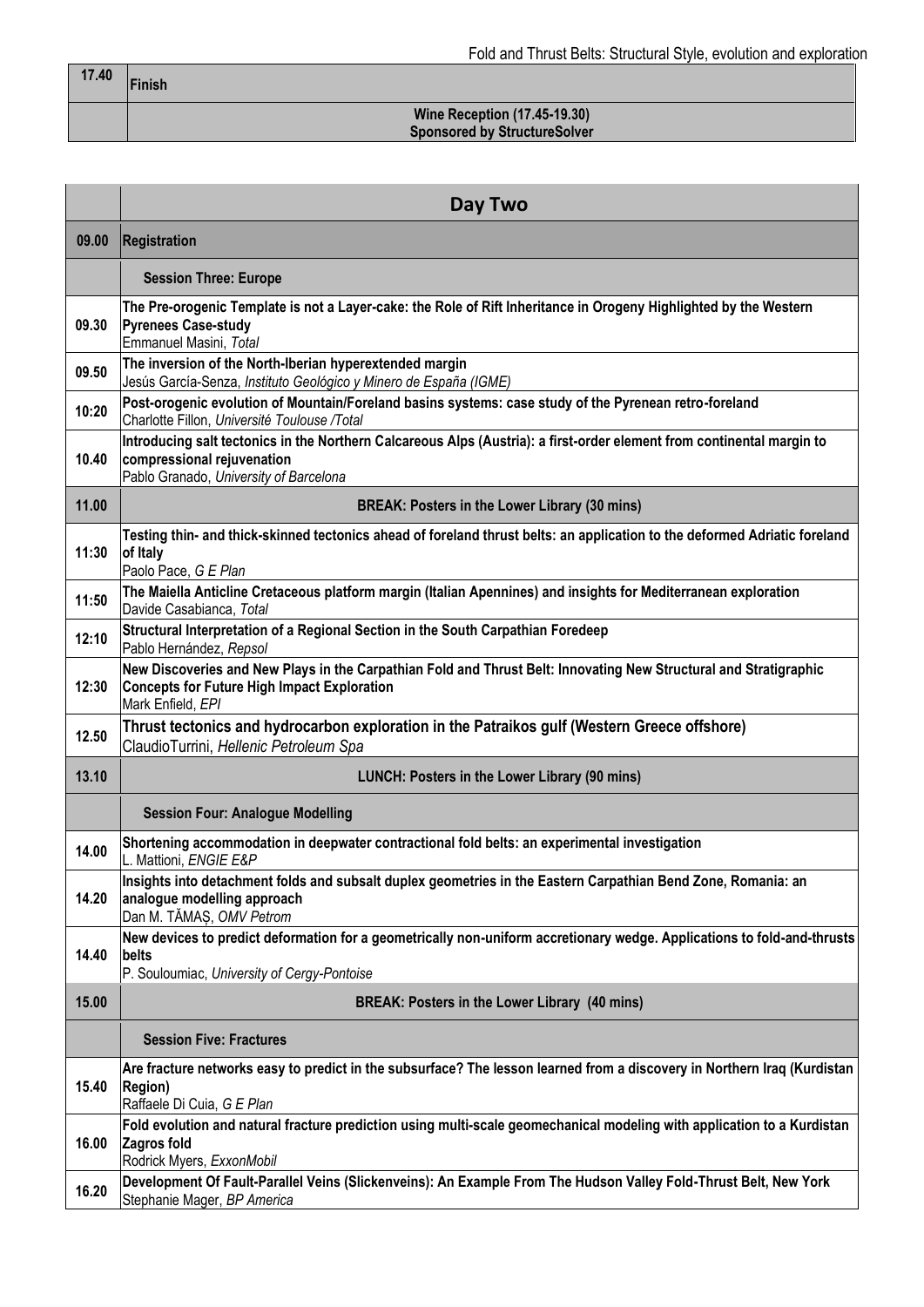| 16.40 | Controls on fracture intensity in a carbonate anticline, Sawtooth Range, Montana<br>Hannah Watkins, University of Aberdeen |
|-------|----------------------------------------------------------------------------------------------------------------------------|
| 17.00 | <b>Finish</b>                                                                                                              |
|       | <b>Wine Reception (17.15-19.30)</b><br><b>Sponsored by StructureSolver</b>                                                 |

|       | Day Three                                                                                                                                                                                                                 |
|-------|---------------------------------------------------------------------------------------------------------------------------------------------------------------------------------------------------------------------------|
| 08.30 | Registration                                                                                                                                                                                                              |
|       | <b>Session Six: Numerical Modelling</b>                                                                                                                                                                                   |
| 09.00 | Mechanical controls on structural styles in shortening environments: A discrete-element modeling approach<br>Amanda Hughes, University of Arizona                                                                         |
| 09.20 | Effect of fluid pressure distribution on the structural evolution of accretionary wedge<br>Jonas B. Ruh, ICTJA-CSIC                                                                                                       |
| 09.40 | Quantitative Structural Analysis of Newly Acquired Data from Mexican Ridges Fold Belt<br>Nathan W. Eichelberger, StructureSolver                                                                                          |
| 10.00 | Coupled Geomechanical Forward Model Of A Gravitationally-Driven Fold-And-Thrust Belt<br>Juan Manuel Jiménez, Repsol                                                                                                       |
| 10:20 | Role of tectonic inheritance in the latest Cretaceous to Paleogene Eurekan Orogeny (NE Canadian Arctic)<br>Berta Lopez-Mir, CASP                                                                                          |
| 10:40 | BREAK: Posters in the Lower Library (30 mins)                                                                                                                                                                             |
|       | <b>Session Seven: South America</b>                                                                                                                                                                                       |
| 11:10 | An Integrated Approach To De-Risking Exploration And Appraisal In Structurally Complex Fold And Thrust Belts:<br>Application To The Incahuasi Field (Bolivia)<br>Vincenzo Spina, Total                                    |
| 11:30 | Structure and Hydrocarbon potential of the Northern Bolivia Subandean thrust belt (Beni Basin)<br>Mélanie Louterbach, Repsol                                                                                              |
| 11:50 | 3D Structural Style Along a Transfer Zone, Southern Subandean Zone, Bolivia<br>Massimo Bonora, Repsol                                                                                                                     |
| 12:10 | LUNCH: Posters in the Lower Library (90 mins)                                                                                                                                                                             |
|       | <b>Session Eight: Thermochronology</b>                                                                                                                                                                                    |
| 13.40 | Using thermochronometry to date thrust related exhumation in the Western Taurides fold-thrust belt (Turkey)<br>Peter J McPhee, Utrecht University                                                                         |
| 14.00 | Quantifying vertical movements in fold and thrust belts: subsidence, uplift and erosion in Kurdistan, Northern Iraq<br>Richard Tozer, Maersk Oil                                                                          |
| 14.20 | The Polish-Ukraininian hydrocarbon province of the Carpathians fold and thrust belt: constraints from balanced cross-<br>sections coupled with low-temperature thermochronometry<br>Stefano Mazzoli, University of Naples |
| 14.40 | BREAK: Posters in the Lower Library (40 mins)                                                                                                                                                                             |
|       | <b>Session Nine: Petroleum Systems</b>                                                                                                                                                                                    |
| 15.20 | Modelling complex hydrocarbon migration and accumulation in fold and thrust belts<br>Lawrence Gill, BP                                                                                                                    |
| 15.40 | A New Kinematic Tool for Petroleum System Modeling in Complex Structural Settings: Application to the Foothills<br><b>Region of Kurdistan</b><br>Marie Callies, Beicip-Franlab                                            |
| 16.00 | Modelling Trap integrity in a Deepwater Toe thrust: The role of geo-history<br>Neil Grant, ConocoPhillips                                                                                                                 |
| 16.20 | <b>Conference Closing</b>                                                                                                                                                                                                 |
| 16.30 | <b>Finish</b>                                                                                                                                                                                                             |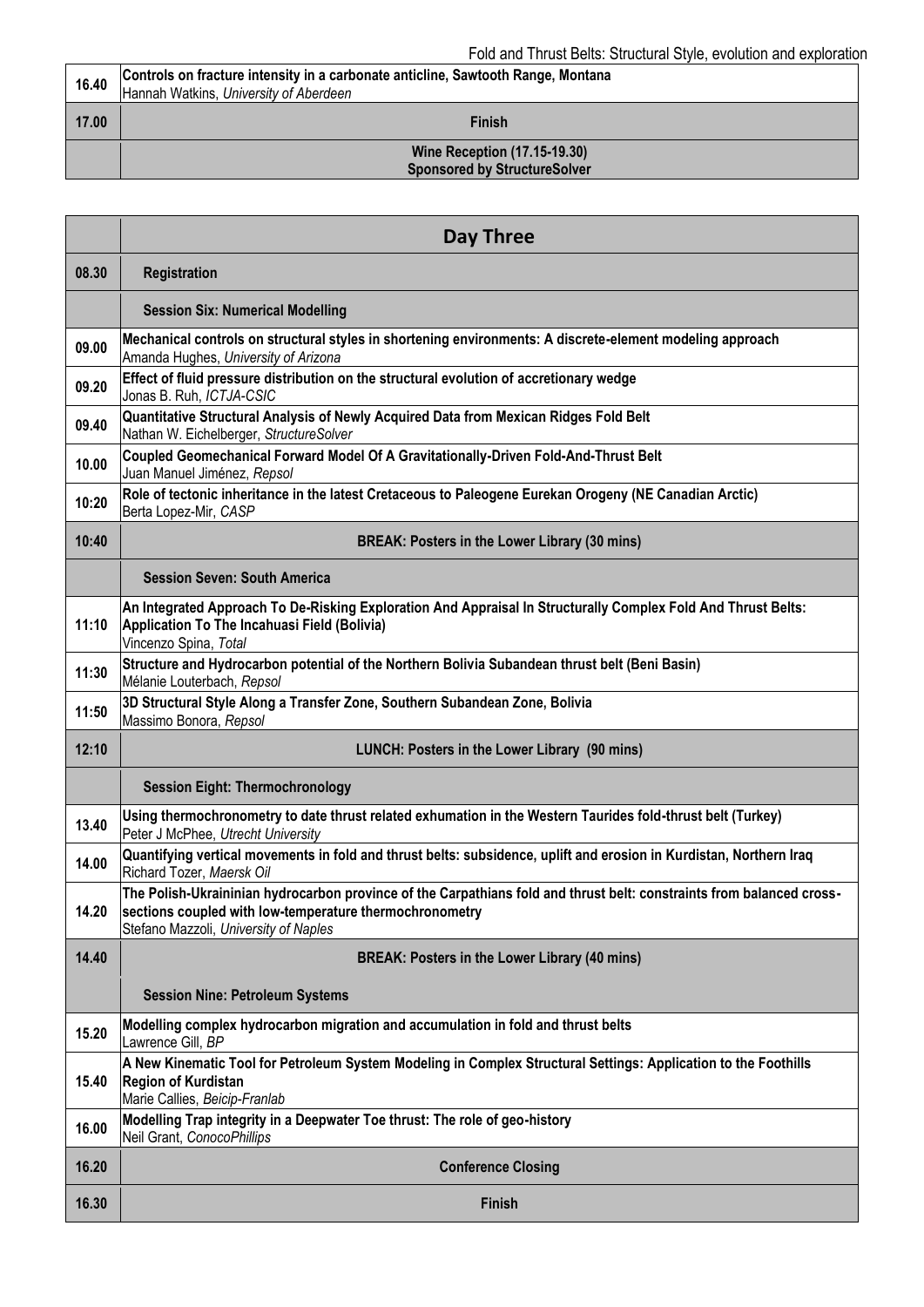## **Posters Day 1**

**Review of Papuan-Aure Fold Belt Structural Models (PRL15), Papua New Guinea, based on structural forward modeling, recent well results and surface analysis.**

Charlie Kergaravat, *Université de Pau et des Pays de l'Adour*

**Estimating the hidden layer parallel strain (LPS) in Brunei deep water fold-thrust belt**

X. Yang, *University of Southampton*

**Polyphase fold-and-thrust tectonics in the Belluno Dolomites: mapping, kinematic analysis, and 3D modelling reveal superposition of Dinaric and Alpine deformations**

Andrea Bistacchi, *Università degli Studi di Milano Bicocca*

**Influence of syn-tectonic sedimentary rate on the geometry and kinematic evolution of growing experimental wedges: Comparison to Kuqa fold-and-thrust system (NW China)**

Oriol Pla, *Universitat de Barcelona*

**Structural style of a fold-and-thrust belt involving laterally-changing, multiple décollements: the Kuqa fold-andthrust belt (NW China)**

Esther Izquierdo-Llavall, Universitat de Barcelona

**Variation in sedimentation patterns from internal to external basins in accretionary settings: examples from the East Coast Basin of New Zealand**

McArthur, A.D, *University of Leeds*

**Geological development of the offshore Timor Orogen**

Pedro Martinez Duran, *CGG*

### **Posters Day 2**

**Along strike structural variation in the French Sub-Alpine chains**

Hannah Watkins, *University of Aberdeen*

**Structural styles and evolution of a submarine fold and thrust belt, South Falkland Basin**  Dave McCarthy, *BGS*

**Along-strike variation of thrust-related folds in the curved thrust systems of the Central-Northern Apennines of Italy**

Paolo Pace, *G E Plan*

**Inferring foreland-directed gravitational collapse along curved thrust fronts from the analysis of a minor thrustrelated shear zone in the Umbria-Marche thrust belt (Central-Northern Italy)**

Paolo Pace, *G E Plan*

**A small but perfectly-formed and prospective fold-thrust belt in the southern Irish Sea and central Pennines of England**

Tim Pharaoh, *BGS*

**Structural inheritance of Triassic–Jurassic normal faults in a Cretaceous thrust and fold belt based on seismic and field data (western Transdanubian Range, Hungary)** 

Gábor Héja, *MTA-ELTE Geological*

**Contrasting styles of compressive deformation in the Central Adriatic foreland fold-and-thrust belts: implications for traps and source rocks distribution** 

Vittorio Scisciani, *Università degli Studi 'G. d'Annunzio' di Chieti-Pescara*

**Structural inheritance of fault displacement profiles from continental rifting to thrust fault propagation – from observations to mechanics.**

Simon J Oldfield, *University of Leeds*

**Structural architecture of the northern part of Lesser Caucasus: an eastern Achara-Trialeti fold and thrust belt, Georgia**

Victor Alania, *Tbilisi State University*